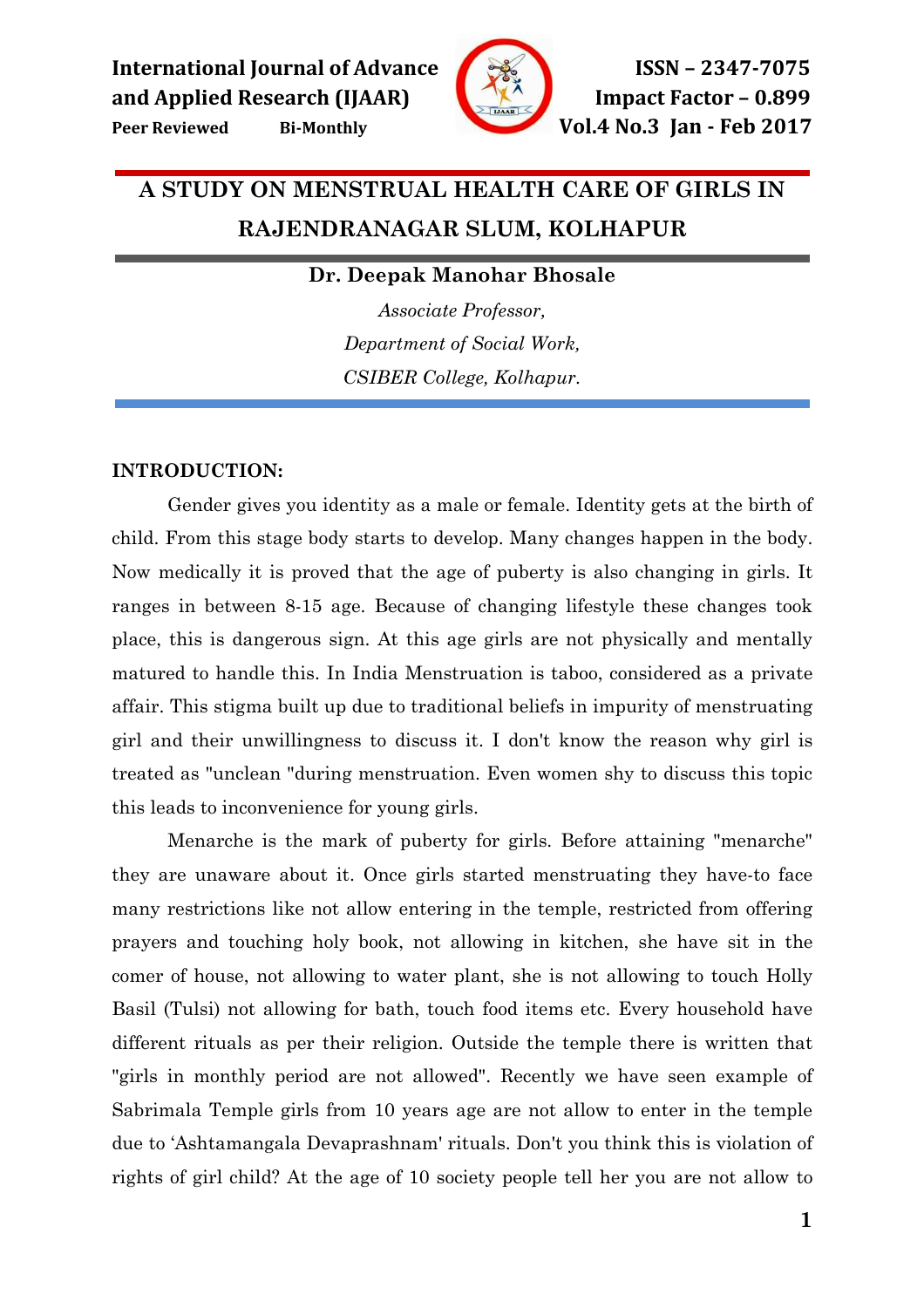enter in the temple why because she is girl and she menstruates. Indian Constitution had given every individual his fundamentals rights and this is violation of child rights. It's needed to protect rights of children.

Menstruation is the way from childhood to motherhood. Scientifically menstrual cycle occurs due to missed chance of pregnancy that results into bleeding from vagina and followed by next cycle. Menstrual cycle begin at the tender age of ten years for many girls. Menstruation is considered as dirty and impure. In India many girls drop out of school because they started menstrual cycle. Also there are health and hygiene issues for girls because of wrong practices during periods. Girls are using old cloths which is often reuse some are using sanitary napkins but unaware about the proper use of it. Lack of awareness about menstruation is reason for that. Unhygienic practices leads to uterus cancer. According to resolution Maharashtra state, menstrual and sex education is compulsory for the children in the school, but in reality it is not happening. It is needed to educate girls about menstrual hygiene Management. So they can have hygienic practices during period.

Considering the scenario, this study was conducted in Rajendranagar Slum Kolhapur. Girls between age group of 10-15 were included in the study. The objectives of the study are to find health issues, sanitary material use, understand beliefs and misbelieves, treatment given by the family and girl's attitude toward menstruation.

#### MATERIALS AND METHODS:

This paper is based on primary data collected from 50 girls. Purposive sampling technique was used to select respondents. With the Interview Schedule researcher collected data. The methods of primary data collection includes interview, observations, group discussion. The data collected analyzed using software such as SPSS.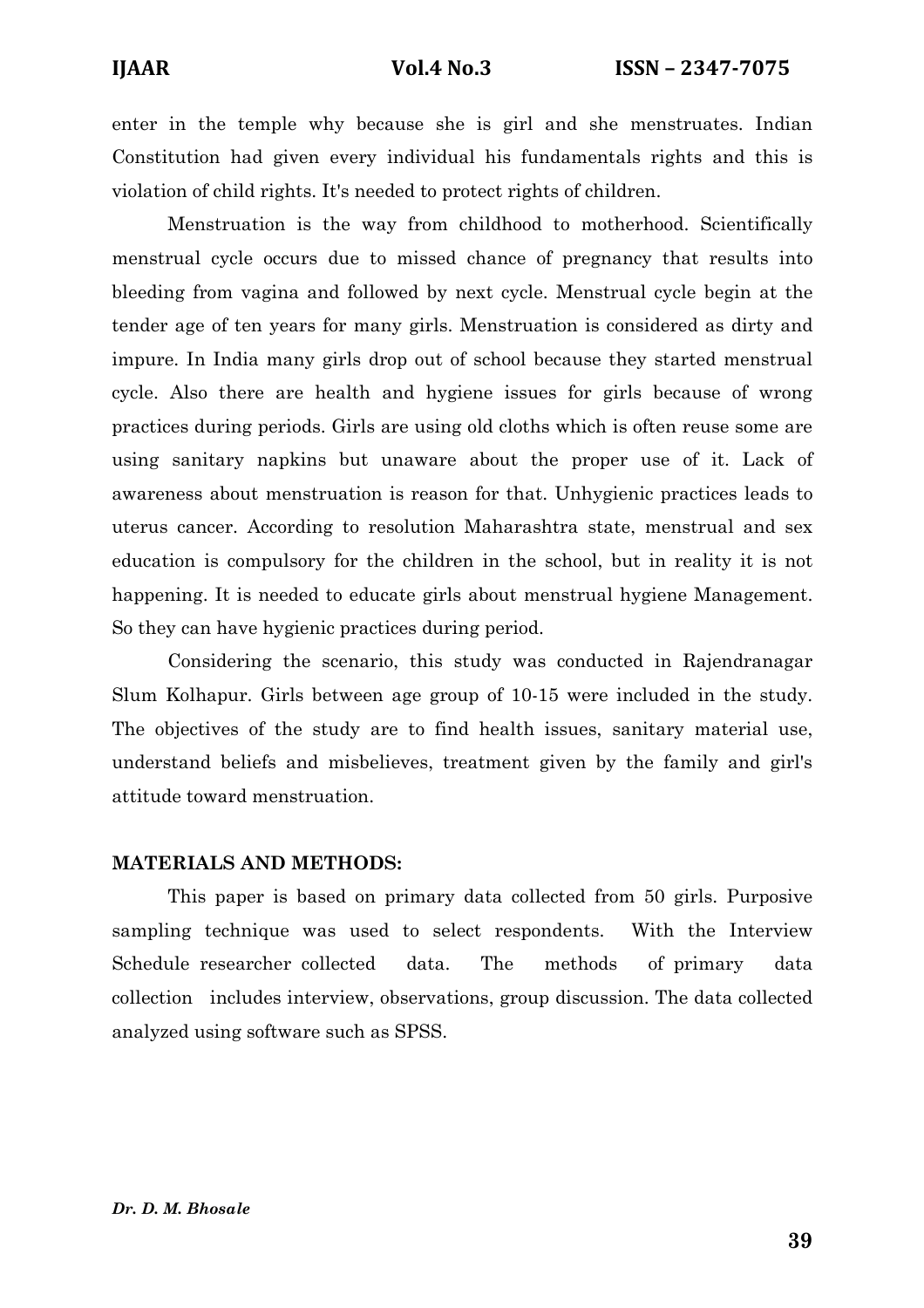# RESULTS:

# Table No. 1

# Information about Menstruation from Family

# Got information of menstruation from family

| Got information of       | Response | Total |
|--------------------------|----------|-------|
| meastruation from family |          |       |
| Yes                      |          | 36    |
|                          | 32       | 64    |
|                          | Total    | LOC   |

Above table depicts that out of 50(100.0%) respondents, 36% get information from family members before attaining menarche, while 64% respondent said that they did not get information of menstruation from family members before attaining menarche.

# Table No. 2

### Information about Menstruation from Family

| Stomach ache in your period | Total         |
|-----------------------------|---------------|
| Yes                         | 17 (34%)      |
| No                          | 14 (28%)      |
| Sometimes                   | 19(38.0%)     |
| Total                       | $50(100.0\%)$ |

Above table shows that out of 50(10.0%) respondents, 34.0% respondents said they have stomached during menstruation and 28%) respondents said they don't have stomached, 38%) respondents said sometimes have stomached.

# Table No. 3

### Washing hairs during period

| <b>Washing hairs during period</b> | Total         |
|------------------------------------|---------------|
| Yes                                | $11(22.0\%)$  |
| Nο                                 | 39(78.0%)     |
| <b>Total</b>                       | $50(100.0\%)$ |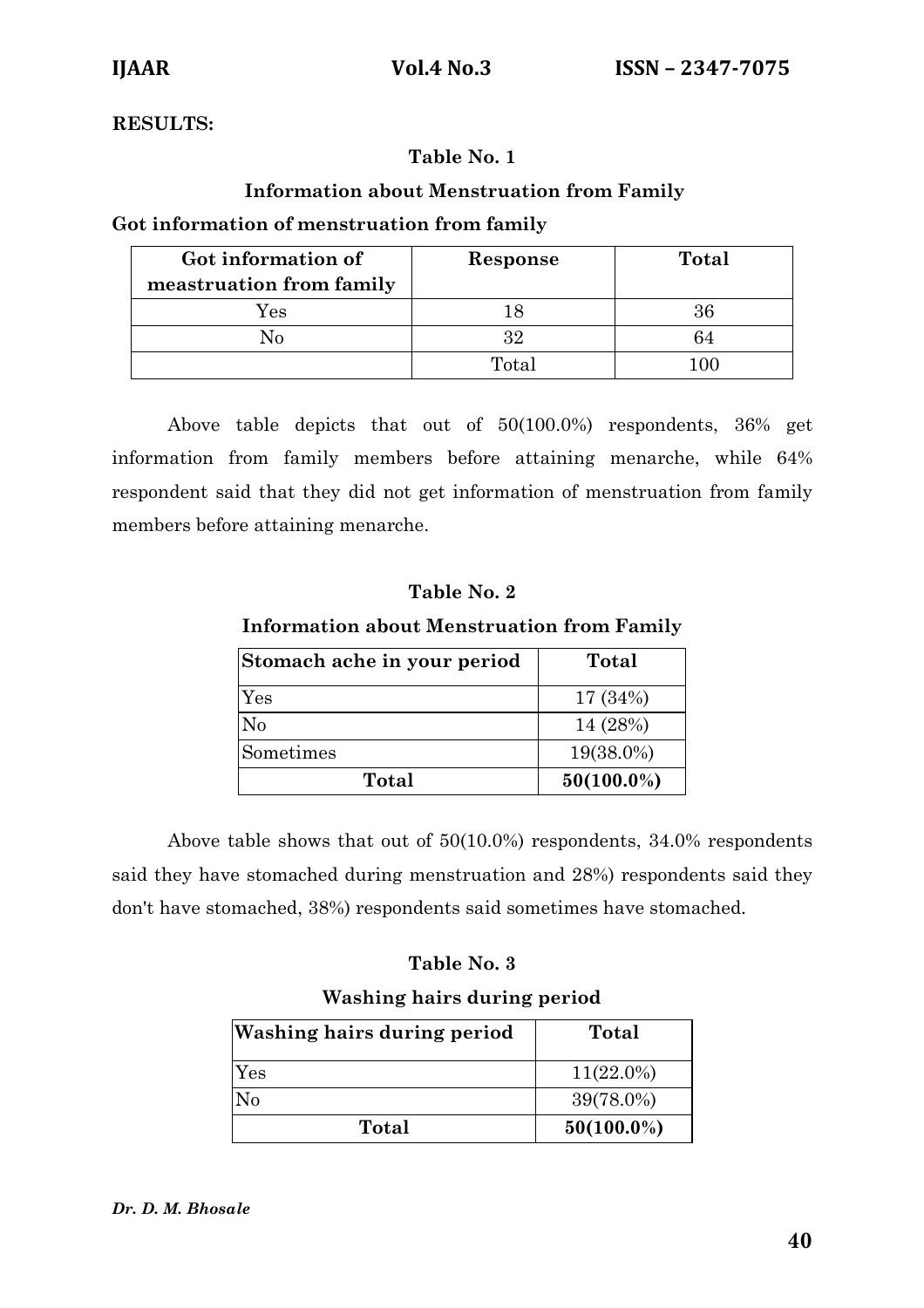Above table depicts that out of 50(100.0%) respondents, 22.0%) respondents said yes washing hairs during period is not good for health and 78.0%) respondents said No washing hairs during period is good for health.

Therefore majority of the respondents 35(70.0%) said no they do not wash hair as it is believe that it is not good for health.

# Table No. 4 Restrictions over religious place

| Allowed to religious place | Total         |
|----------------------------|---------------|
| Yes                        | $6(12.0\%)$   |
| No                         | 44(88.0%)     |
| Total                      | $50(100.0\%)$ |

Above table depicts that out of 50(100.0%) respondents, 12.0% respondents said Yes their allowed to enter in the religious place and 88.0% respondents said No not allowed to enter in the religious place.

# FINDINGS:

- Majority of the respondents 72.0% did not get information of menstruation from their family members before attaining menarche,
- Majority of the respondents 72.0% have stomach during menstruation.
- Majority of the respondents 36(72.0%) said menstruation blood is impure Most of the respondents 35(70.0%) said no they do not wash hair as it is believe that it is not good for health.
- Majority of the 88.0%) respondents said that they are not allowed to enter in the religious places.
- Most of the respondents 48(96.0%) said they are allowed in the kitchen while menstruation because of no other alternative in the family.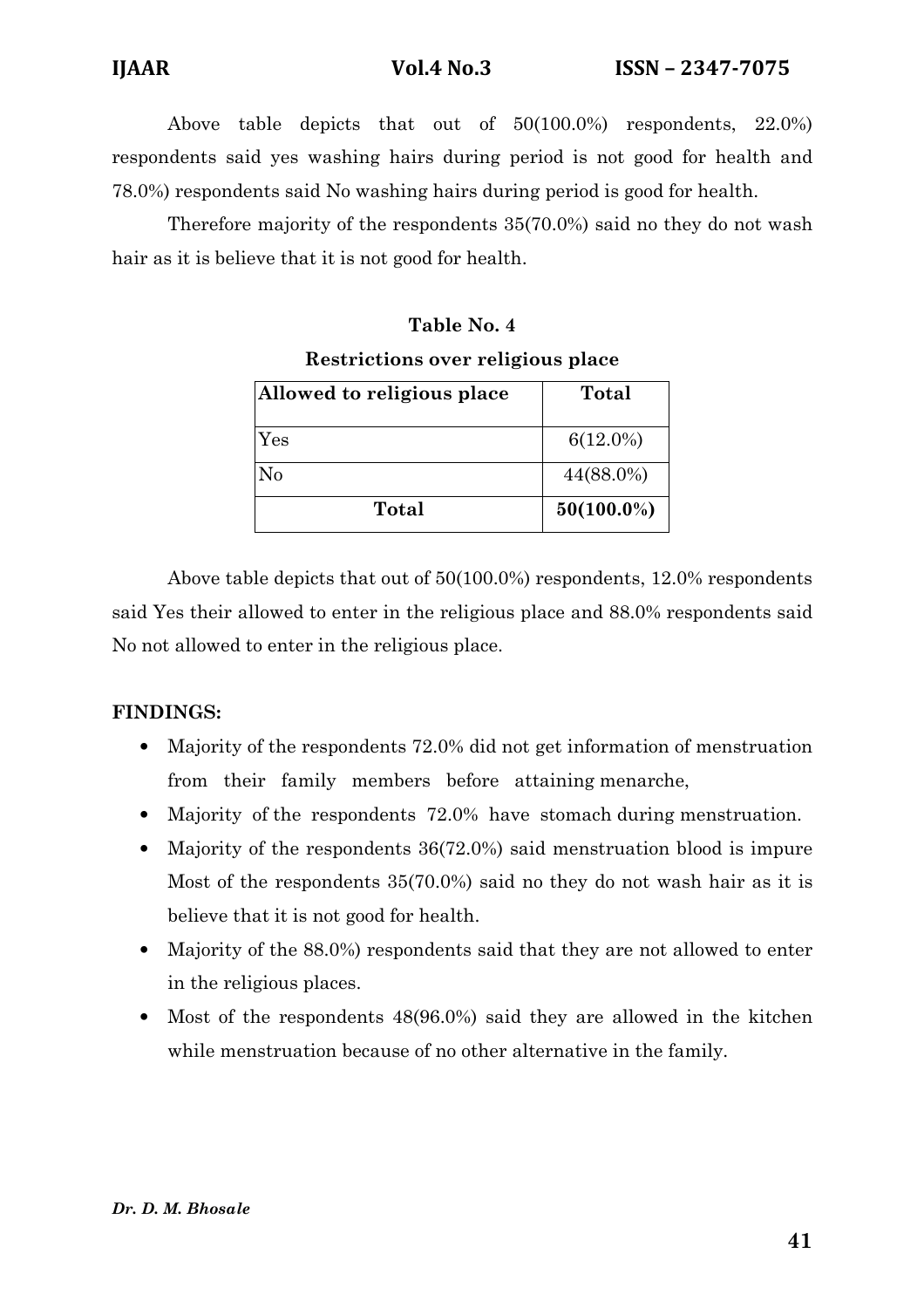### OBSERVATIONS:

- During data collection, researcher observed the following things,
- This era is called as era of Information and technology. Though this generation is techno savvy, girls are not showing interest to talk about Menstruation openly.
- Girls practicing unhygienic practices during menstrual cycle. Transformation of misbelieves transform from one generation toanother.
- Parents are not showing interest to provide education aboutmenstrual hygiene.
- Respondents are not aware about sanitary materials other thansanitary pads.

# CONCLUSION:

Gradually my whole concept of time change until I thought of a month as having twenty five days of humanness and five others when I might just as well have been an animal in a steel trap.

Florence King.

Menstruating girl it's not a crime that is her right. No one has right to violate them. Due to insufficient knowledge girls are not aware about menstrual cycle. They faced problems during menarche but those problems, complaints are neglected. Society had given so many restrictions for girls but now we need to crack them. For this girls and women have to take initiative without their support this will not possible. While it seems incredible that people believe these fanciful ideas of menstruation making girls unclean today, they continue to have a negative impact on girls. Some still believe a menstruating girl should not cook. In India today agencies like UNICEF and even new age figures like Anandmurti Gurumaa, are working to debunk the many myths and superstition that still persist about girls on their periods being unclean. Experiencing periods will at least be accepted as natural and normal part of living in girl's body.